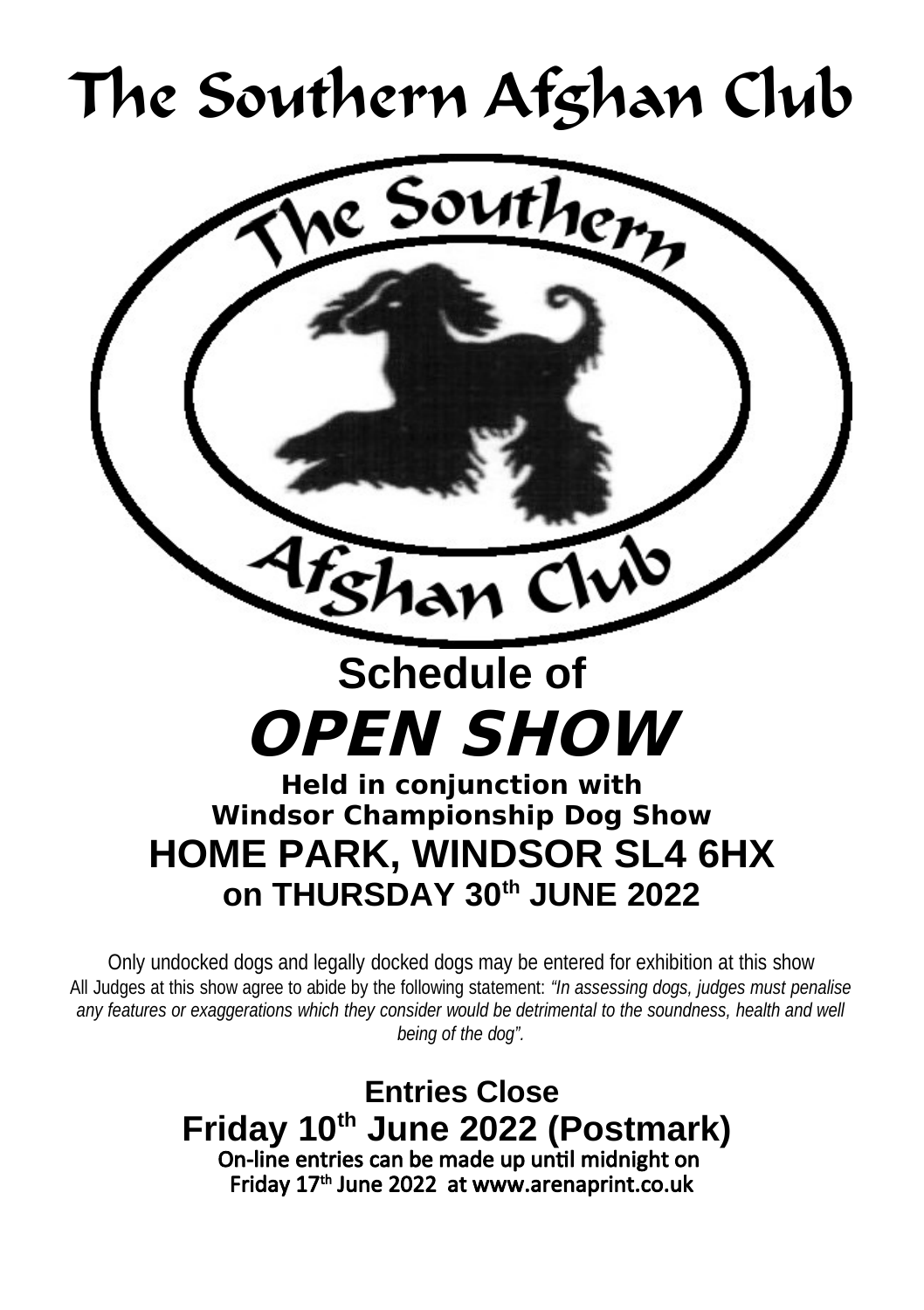### **OFFICERS**

President: Mr. John Cox

Vice Presidents: Mrs. V. Cook, Mrs. A. Paton

Hon. Secretary: Mrs. L. Busby **Hon. Treasurer: Mr. C. Teggart** 

**Chair:** Mr. A. Ledger **Vice Chair: Ms. P. Mullins** 

Rescue Officers: Connie De Souza & Heidi Woodgate

COMMITTEE

Mesdames A. Collier, V. Cook, M. Hitch, A. Ledger, Y. Odell, A. Thomas. H. Woodgate Messrs R. Wignall & K. Wright

### Veterinary Tent & Medical Centre is in the Admin Area by Ring 1

### SPECIALS

Rosettes for Best in Show, Reserve Best in Show, Best Puppy in Show, Best Opposite Sex in Show, Best Opposite Sex Puppy in Show, Best Dog, Reserve Best Dog, Best Bitch, Reserve Best Bitch and 1st to 5th Place in all classes

Please return all Trophies to the Trophy steward before the show or inform her if you intend to return them to the show. Please do not disappoint the next winners by not returning Trophies.

> TROPHY STEWARD: Yvonne Odell y.odell@btinternet.com

### ADVERTISEMENTS IN THE CATALOGUE £10 per Page £5.00 per half page

### ATTENTION ALL JUNIOR HANDLERS

ENTRIES WILL BE TAKEN ON THE DAY OF THE SHOW

### REMINDER TO ALL MEMBERS – YOUR SUBSCRIPTIONS FOR 2022 WERE DUE ON 1<sup>st</sup> JANUARY 2022

### COMMITTEE MEMBERS WILL NOT EXHIBIT OR HANDLE AT THIS SHOW

PLEASE NOTE: CLUB BADGES and CAR STICKERS are available from the Club Secretary THE SOUTHERN AFGHAN CLUB SHOP will be open throughout the day.

IMPORTANT NOTICE when entering the show you are consenting your dog(s) being videoed and/or photographed by the show photographers and any images taken may be used to publicise the show and the Club. This also applies to children taking part in the show as Junior Handlers! IF YOU DO NOT GIVE PERMISSION. YOU MUSTINFORM THE SHOW SECRETARY WITH YOUR ENTRY.

### \*\*\* The judging of dogs will take place before the judging of bitches \*\*\*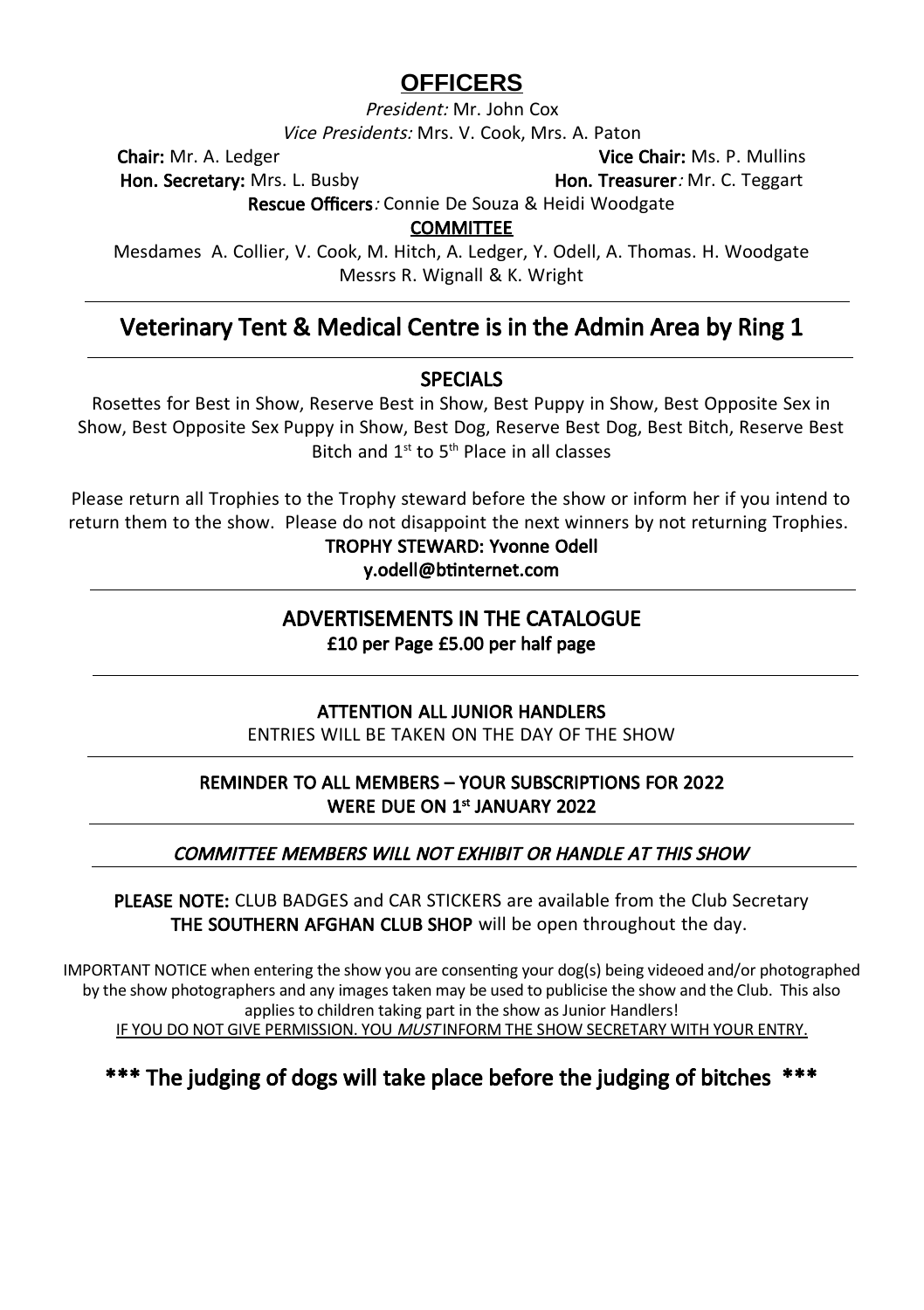# The Southern Afghan Club



SCHEDULE OF 20 CLASS UNBENCHED

# OPEN SHOW

(Held under Kennel Club Limited Rules and Regulations)

### at HOME PARK, WINDSOR SL4 6HX THURSDAY  $\overset{\circ}{30}{}^{\text{th}}$  JUNE 2022

Show Opens 11.00 a.m. Judging: Not before 12 noon

### *Judge:* **TANIA GARDNER**

Only undocked dogs and legally docked dogs may be entered for exhibition at this show. The Judge at this show agrees to abide by the following statement: *"In assessing dogs, judges must penalise* any features or exaggerations which they consider would be detrimental to the soundness, health and well *being of the dog".*

Jurisdiction and responsibilities

The Officers and Committee members of the society holding the licence are deemed responsible for organising and conducting the show safely and in accordance with the Rules and Regulations of The Kennel Club and agree to abide by and adopt any decision of the Board or any authority to whom the Board may delegate its powers subject to the conditions of Regulation F17. In so doing those appointed as officers and committee members accept that they are jointly and severally responsible for the organisation of the show and that this is a binding undertaking (vide Kennel Club General Show Regulations F4 and F5).

**ENTRIES CLOSE: Friday 10th June 2022 (Postmark)** 

**On-line entries can be made up until midnight on 17th June 2022 at www.arenaprint.co.uk**

ENTRIES AND FEES to the Secretary: Mrs. Lesley Busby Uplands, Alkham Road, Temple Ewell, Nr. Dover CT16 3EE Tel: 01304 827765 Mobile: 07818 015910 Email: [secretary@southernafghanclub.org.uk](mailto:secretary@southernafghanclub.org.uk)

**If a competitor, or anyone in their household, has Covid-19 related symptoms or has tested positive for Covid-19 they must isolate in line with Government advice. The competitor must not attend the event**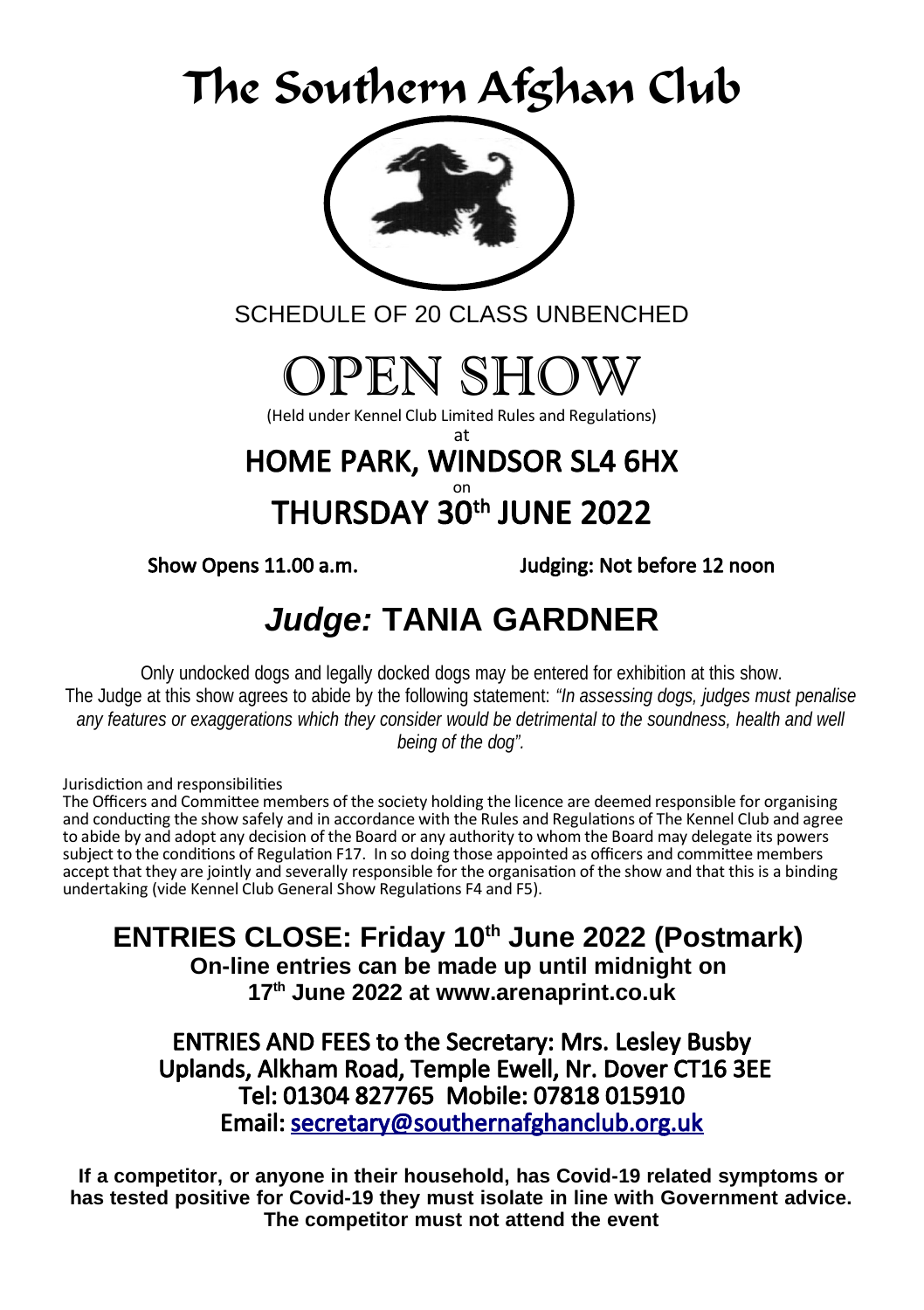### **CLASSIFICATION**

### *Judge* **:** *Tania Gardner*

- 1. Minor Puppy Dog<br>2. Puppy Dog
- 2. Puppy Dog
- 3. Veteran Dog<br>4. Junior Dog
- 4. Junior Dog
- 5. Yearling Dog<br>6. Novice Dog
- 6. Novice Dog
- 7. Graduate Dog
- 8. Post Graduate Dog
- 9. Limit Dog
- 10. Open Dog
- 11. Minor Puppy Bitch
- 12. Puppy Bitch
- 13. Veteran Bitch
- 14. Junior Bitch
- 15. Yearling Bitch
- 16. Novice Bitch
- 17. Graduate Bitch
- 18. Post Graduate Bitch
- 19. Limit Bitch
- 20. Open Bitch

### BEST IN SHOW followed by BEST PUPPY IN SHOW will be judged after Class 20

Junior Handling classes will be judged during the lunch break

### DEFINITIONS OF CLASSES

In the following definitions, a Challenge Certificate includes any Show award that counts towards the title of Champion under the Rules of any governing body recognised by The Kennel Club. Wins at Championship Shows in breed classes where Challenge Certificates are not on offer shall be counted as wins at Open Shows. In the case of a dog owned in partnership and entered in Members' classes or competing for Members' Specials each partner must at the time of entry be a member of the Society. In estimating the number of awards won, all wins up to and including the seventh day before the date of closing of postal entries shall be counted when entering for any class i.e. 3<sup>rd</sup> June 2022. Wins in Variety classes do not count for entry in Breed classes but when entering in Variety classes, wins in both Breed and Variety classes must be counted. First prizes awarded in any classes defined as Special do not count towards eligibility. If an exhibitor reports before the judging of a class or classes that a dog has been entered which is ineligible, the exhibitor may choose one of the following options:- (1) Withdrawal The dog may be withdrawn from competition subject to the conditions of Regulations 9(j) and 20. (2) Transfer a) If a dog is ineligible for a class or classes as regards its colour, sex, weight or height the Show Secretary shall transfer it to the equivalent class or classes for the correct colour, sex, weight or height and, in the event of there being no equivalent class, Minor Puppy and Puppy excepted to the Open class for the correct colour, sex, weight or height. b) For an exhibit entered incorrectly in a Minor Puppy Class, Puppy Class or Junior Class, which is over age but under twelve calendar months of age, eighteen calendar months of age or twenty-four calendar months of age respectively, the Show Secretary shall transfer the exhibit to the Puppy Class, Junior Class or Yearling Class respectively for the correct colour, sex, weight or height and in the event of there being no Puppy, Junior or Yearling Class to the Open class for the correct colour, sex, weight or height. c) For any reason other than the above, the Show Secretary shall transfer It to the Open class for the correct colour, sex, weight or height. d) If an exhibit arrives late and misses a class, even if it is the only class in which the dog is entered, the dog may not be transferred to any other class.

MINOR PUPPY For dogs of six and not exceeding nine calendar months of age on the first day of the Show.

PUPPY For dogs of six and not exceeding twelve calendar months of age on the first day of the Show. JUNIOR For dogs of six and not exceeding eighteen calendar months of age on the first day of the Show.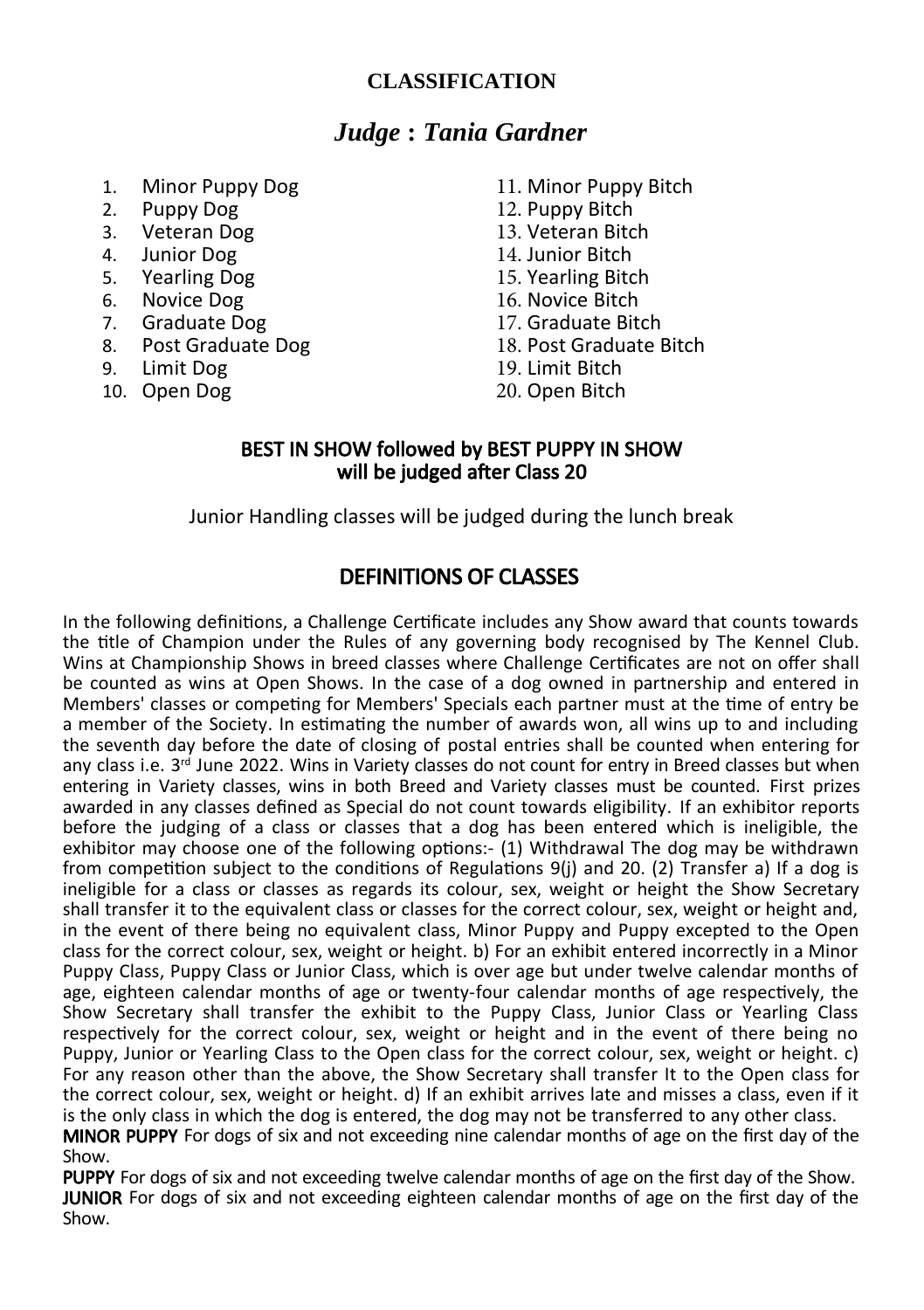YEARLING for dogs of twelve and not exceeding twenty four calendar months of age on the first day of the show.

NOVICE For dogs which have not won a Challenge Certificate CACIB/CAC/Green Stars or three or more First Prizes at Open and Championship Shows (Minor Puppy, Special Minor Puppy, Puppy and Special Puppy classes excepted, whether restricted or not).

GRADUATE For dogs which have not won a Challenge Certificate CACIB/CAC/Green Stars or four or more First Prizes at Championship Shows in Graduate, Post Graduate, Minor Limit, Mid Limit, Limit or Open classes, whether restricted or not where Challenge Certificates were offered for the breed.

POST GRADUATE For dogs which have not won a Challenge Certificate CACIB/CAC/Green Stars or five or more First Prizes at Championship Shows in Post Graduate, Minor Limit, Mid Limit, Limit and Open classes, whether restricted or not where Challenge Certificates were offered for the breed.

LIMIT For dogs which have not become show Champions under the Kennel Club Regulations or under the rules of any governing body recognised by the Kennel Club, or won 3 or more CC/CACIB/CAC/Green Stars or won 7 or more First Prizes in all at Championship Shows in Limit or Open Classes confined to the Breed, whether restricted or not at Shows where Challenge Certificates were offered for the breed.

OPEN For all dogs of the breed for which the class is provided and eligible for entry at the Show.

VETERAN For dogs of not less than seven years of age on the first day of the Show.

NOT FOR COMPETITION Societies may at their discretion, accept Not for Competition entries. Societies may accept such entries from breeds of dog not included within the title of the Society and at Shows held over more than one day, such entries may be accepted on any day from any breed. DOGS MUST BE REGISTERED WITH THEIR FULL DETAILS RECORDED ON THE ENTRY FORM

### RULES & REGULATIONS

- 1. The Show will open at 11.00 a.m.
- 2. Dogs will be received at any time but it is the exhibitors responsibility to ensure that exhibits are available for judging when required.
- 3. Judging will not commence before 12 noon.
- 4. Exhibits may be removed from the show after their judging has been completed The Show will close half an hour after all judging has been completed.
- 5. Entry Fees: Members First Entry £5.50 per dog, subsequent entries £1.50 with the same dog. Non-Members First Entry £6.50 per dog, subsequent entries £2.00 with the same dog. Not for Competition £5.00 per dog. Catalogues £2.00 prepaid (£2.50 on the day) Membership Fees £7 Single £7.50 Joint
- 6. There will be no prize money on offer at this show.
- 7. The Committee reserves to itself the right to refuse entries.
- 8. Puppies under six calendar months of age on the first day of the show are not eligible for exhibition.
- 9. The mating of bitches within the precincts of the show is forbidden.
- 10. Best Puppy in Show Where a Best Puppy in Show competition is scheduled the Best Puppy in Show is a puppy which has competed and is unbeaten by any other puppy exhibited at the same show. A puppy is a dog of six and not exceeding twelve calendar months of age on the first day of the Show. Where the Best in Show is a puppy it may, at the discretion of the judge, be awarded Best Puppy in Show respectively. Where the Reserve Best in Show is a puppy which has only been beaten by an adult dog may, at the discretion of the judge be Best Puppy in Show respectively. Consequently, selection of Best Puppy in Show must follow the selection of Best in Show respectively.
- 11. Best in Show Best in Show must be selected from the exhibits declared Best of Sex. If a Reserve Best in Show is to be selected, the eligible dogs are those declared Best Opposite Sex and the Reserve Best of Sex to the exhibit declared Best in Show.
- 12. Exhibits will not be admitted to Best in Show competition after a period of ten minutes has elapsed since the announcement that exhibits are required for judging, unless they have been unavoidably delayed by previous judging not being completed on time, and then only with the special permission of the Show Management.
- 13. Exhibitors must not pick up dogs by their tails and leads when lifting them nor handle a dog in a manner which causes its feet not touch the ground when on the move. This is not acceptable. Exhibitors should note that such practice would constitute harsh handling and reports of such practice will be referred to the Committee under Kennel Club Show Regulation F11.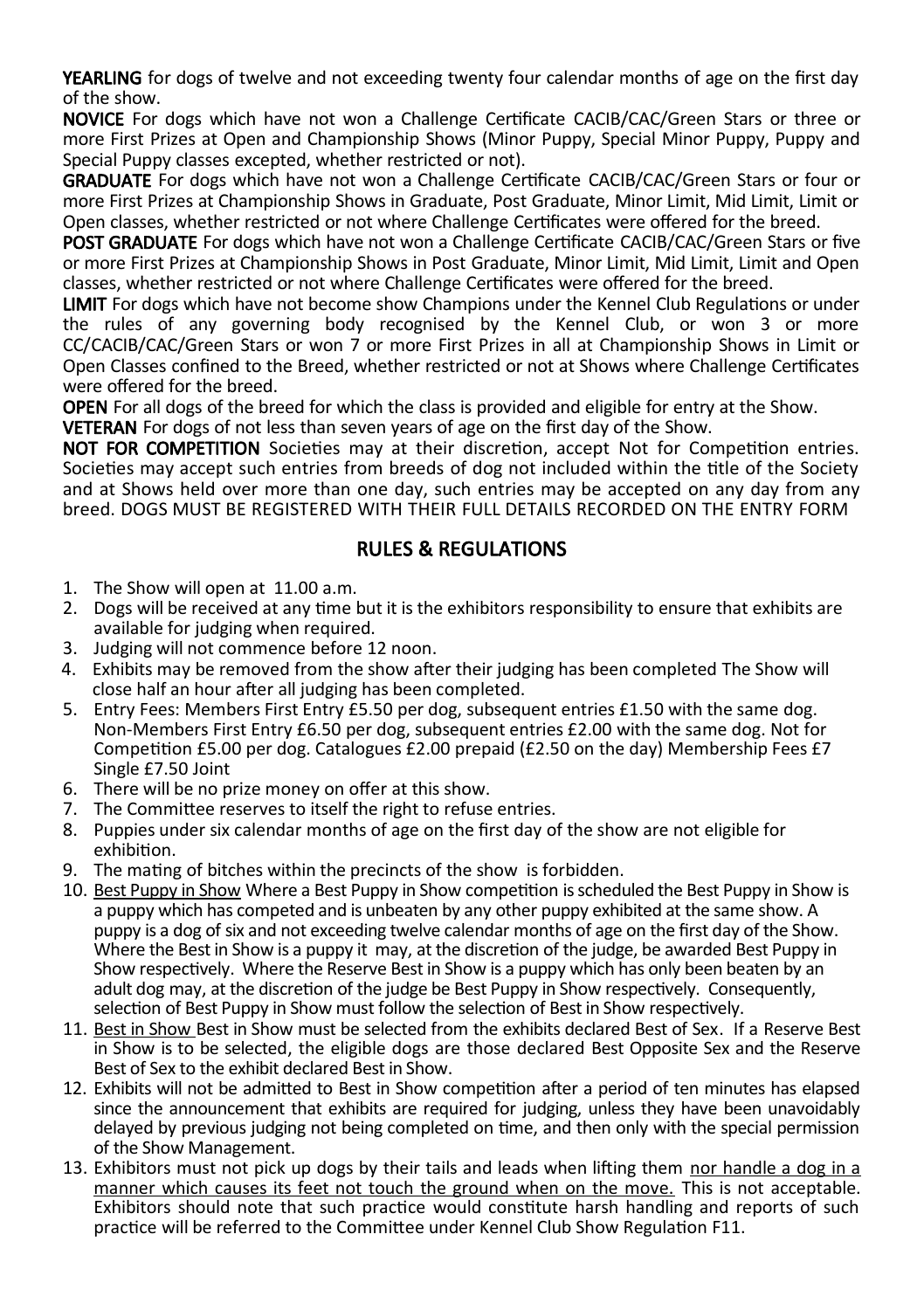- 14. All exhibitors must be familiar with Kennel Club Regulation F (Annex B) Regulations for the Preparation of Dogs for Exhibition.
- 15. All dogs resident outside the UK must be issued with a Kennel Club Authority to Compete number before entry to the show/event can be made. All overseas entries without an Authority to Compete number will be returned to the exhibitor/competitor.
- 16. DOGS IN VEHICLES ON HOT DAYS Anyone whose dog is entered at a Kennel Club licensed event should take all reasonable steps to ensure the needs of their dog(s) are met, and should not put a dog's health and welfare at risk by any action, default, omission or otherwise. Breach of Kennel Club Regulations in this respect may be referred to the Board for disciplinary action under the Kennel Club Rules and Regulations. Your dog is vulnerable and at risk during hot weather and the Kennel Club offers the following guidance to help guide you through the do's and don'ts travelling to and whilst at KC licensed events.

• When travelling to a show please take a moment to consider whether the route to the show is on a busy holiday route, and leave earlier to avoid increased time in traffic jams.

• If your vehicle is not air-conditioned seriously consider whether travelling to the show is a good idea at all.

• The vehicle should be as fully ventilated as possible, and plenty of stops should be taken, with lots of water available to drink.

• Ensure your dog is not sitting in full sunlight. There should be plenty of free flowing air around the dog.

• When at the show, never leave your dog in the vehicle.

• Keep the dog in the shade – take your own shade for example a large umbrella and always have plenty of water available to drink so your dog stays well hydrated.

• Avoid your dog taking part in unnecessary exertion, or from standing in exposed sunlight for extended lengths of time. Remember, if you feel hot your dog is very likely to feel much hotter and dehydrated, and this could lead to dire results. Please look after your dog's welfare. WARNING: IF YOUR DOG IS FOUND TO BE AT RISK FORCIBLE ENTRY TO YOUR VEHICLE MAY BE NECESSARY WITHOUT LIABILITY FOR ANY DAMAGE CAUSED. Anyone whose dog is entered at a Kennel Club licensed event should take all reasonable steps to ensure the needs of their dog(s) are met, and should not put a dog's health and welfare at risk by any action, default, omission or otherwise. Breach of Kennel Club Regulations in this respect may be referred to the Board for disciplinary action under Kennel Club Rules and Regulations. Right to Refuse Entries. Exhibitors/Competitors are reminded that show societies have the right under Kennel Club Regulation to refuse any entry.

- 17. Anyone whose dog is entered at a Kennel Club licensed event should take all reasonable steps to ensure the needs of their dog(s) are met, and should not put a dog's health and welfare at risk by any action, default, omission or otherwise. Breach of Kennel Club Regulations in this respect may be referred to the Board for disciplinary action under the Kennel Club Rules and Regulations. The use of pinch collars, electronic shock collars, or prong collars, is not permitted at any show licensed by the Kennel Club. This shall apply at the venue or within the precincts of the show.
- 18. Not for Competition entries will be accepted. Details of each dog so entered must be recorded on the entry form and must be Kennel Club registered
- 19. No modifications will be made to this schedule except by permission of the Board of the Kennel Club, which will be followed by advertisement in the Canine Press wherever possible.
- 20. Should any judge be prevented from fulfilling their engagement, the Committee reserves to themselves the right of appointing other judges to fulfil their duties. Exhibitors are at liberty to withdraw from competition but no entry fees can be refunded.
- 21. Any owner, competitor or other person in charge of a dog is required to remove as soon as possible any fouling caused by their dog(s) at any Kennel Club licensed venue and within the environs of that event including car and caravan parks and approaches. Adequate receptacles for the disposal of such fouling will be provided.
- 22. The Committee will do its utmost to ensure the safety of the dogs brought for exhibition but it must be clearly understood by exhibitors and all other persons at the Show that the Committee will not be responsible for the loss or damage to any dogs or property, or personal injury whether arising from accident or any other cause whatsoever.
- 23. An announcement prior to the date of closing of entries in Our Dogs of any alteration or addition made by the Committee to the schedule or in these Rules shall be sufficient notice thereof.
- 24. All children must be kept under control and parents will be held responsible for any damage caused and charges incurred.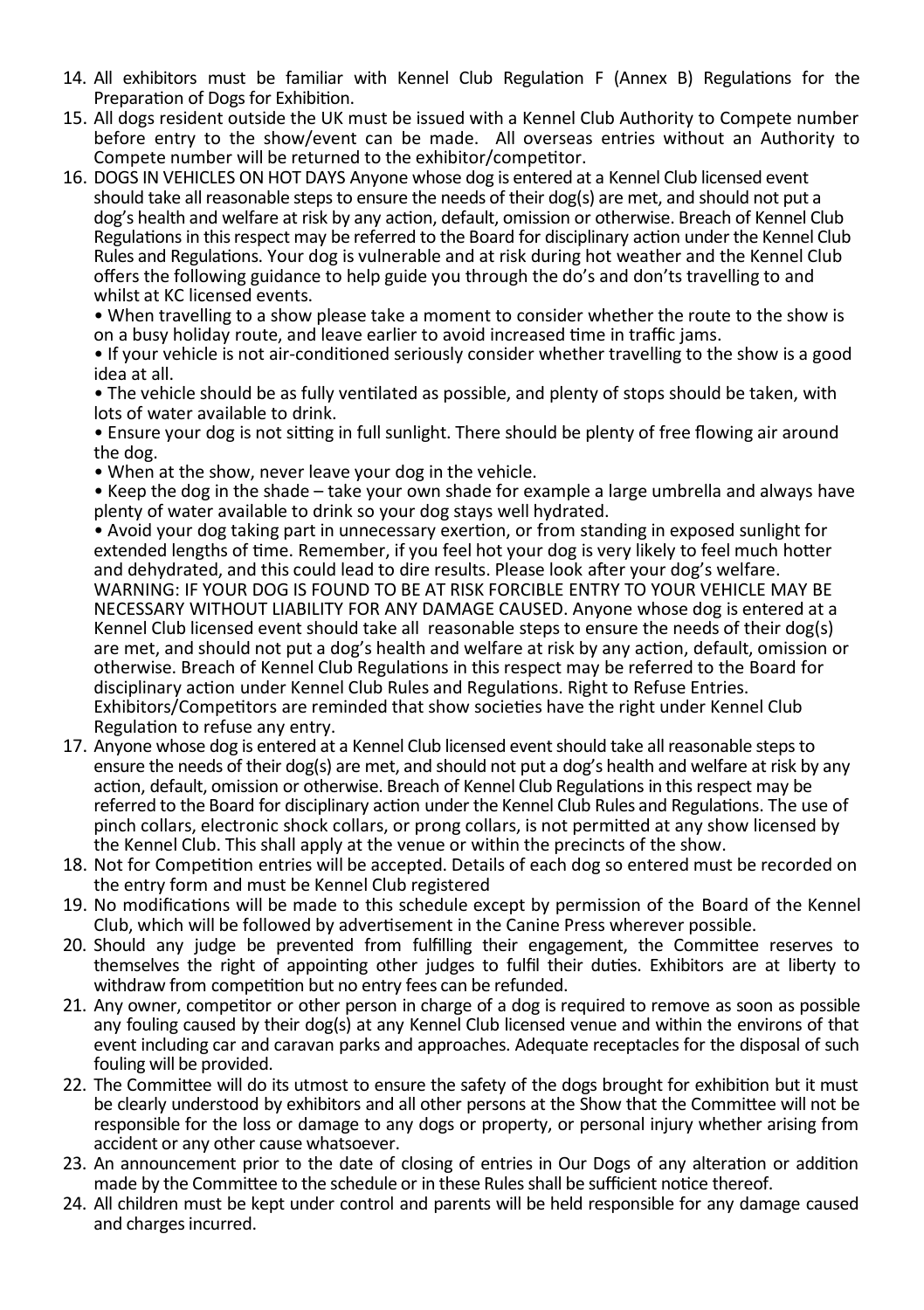- 25. Please do not obstruct gangways with cages, pens, grooming tables, trolleys and dogs . Storage space will be made available for trolleys/ cages.
- 26. If in the opinion of the Show Secretary, Show Manager or Judge any dog is considered not in a fit state for exhibition owing to a disease, savage disposition, or any other cause, the dog may be excluded or removed from the show the dog must not be brought into the Show at any time under any circumstances. No animal other than an exhibit duly entered at the show will be allowed within the precincts of the show during its continuance.
- 27. The owner, exhibitor, handler or other person in charge of a dog at a Kennel Club licensed event must at all times ensure that the dog is kept under proper control whilst at the licensed venue, including its environs, car and caravan parks and approaches. This regulation applies before (at any time during the set up period at the venue), during the event and afterwards (at any time during the breakdown of the event)
- 28. A dog may be disqualified by the Board from any award, whether an objection has been lodged or not, if proved amongst other things to have been a) registered or recorded as having been bred by the scheduled judge, this shall not apply to a judge appointed in an emergency; b) exhibited without payment of the appropriate entry fees.
- 29. Every exhibitor shall ensure that whilst the dog is being exhibited, its handler shall display the correct ring number.

#### Use of Electrical Equipment at Shows

The Kennel Club is becoming increasingly concerned at the amount of electrical equipment being used by exhibitors at shows, including hair dryers and hair straighteners and other grooming devices. Electrical equipment should not be brought to shows unless absolutely necessary. In rare instances where it might be required, it should be PAT tested and permission sought from the secretary of the show before it is used.

The Kennel Club has also been informed of recent instances of exhibitors commandeering certain areas of a venue in order to have access to power points so as to use electrical grooming equipment. This is totally unacceptable and particularly unfair on the breeds whose allocated areas have been cramped because of this selfish behaviour.

#### Security at shows

In light of recent events the Kennel Club would like to issue a reminder to all Societies of the importance of security at dog shows.

The Kennel Club understands that due to the nature of dog shows and the quantity of paraphernalia exhibitors bring it would be extremely difficult for show organisers to take on the issue of security alone, therefore we would reiterate the advice being given by the Police and security services, that everyone in the UK should remain vigilant and this applies to those organising and taking part in dog shows.

The importance of exhibitors feeling that they and their dogs are safe when attending a show cannot be underestimated. We would therefore remind you of the importance of the need for show organisers and exhibitors to remain mindful of potential dangers and that all visitors generally need to be vigilant and alert.

Furthermore the society should provide robust notification informing exhibitors of where to report to should they see anything suspicious or of concern, and of the evacuation procedures in place.

#### MOST IMPORTANT: USE THE EXERCISE AREA PROVIDED AND CLEAN UP AFTER YOUR DOG – PLEASE HELP US TO KEEP THIS VENUE CLEAN. Please do NOT exercise your hounds OFF THE LEAD around the precincts of the show.